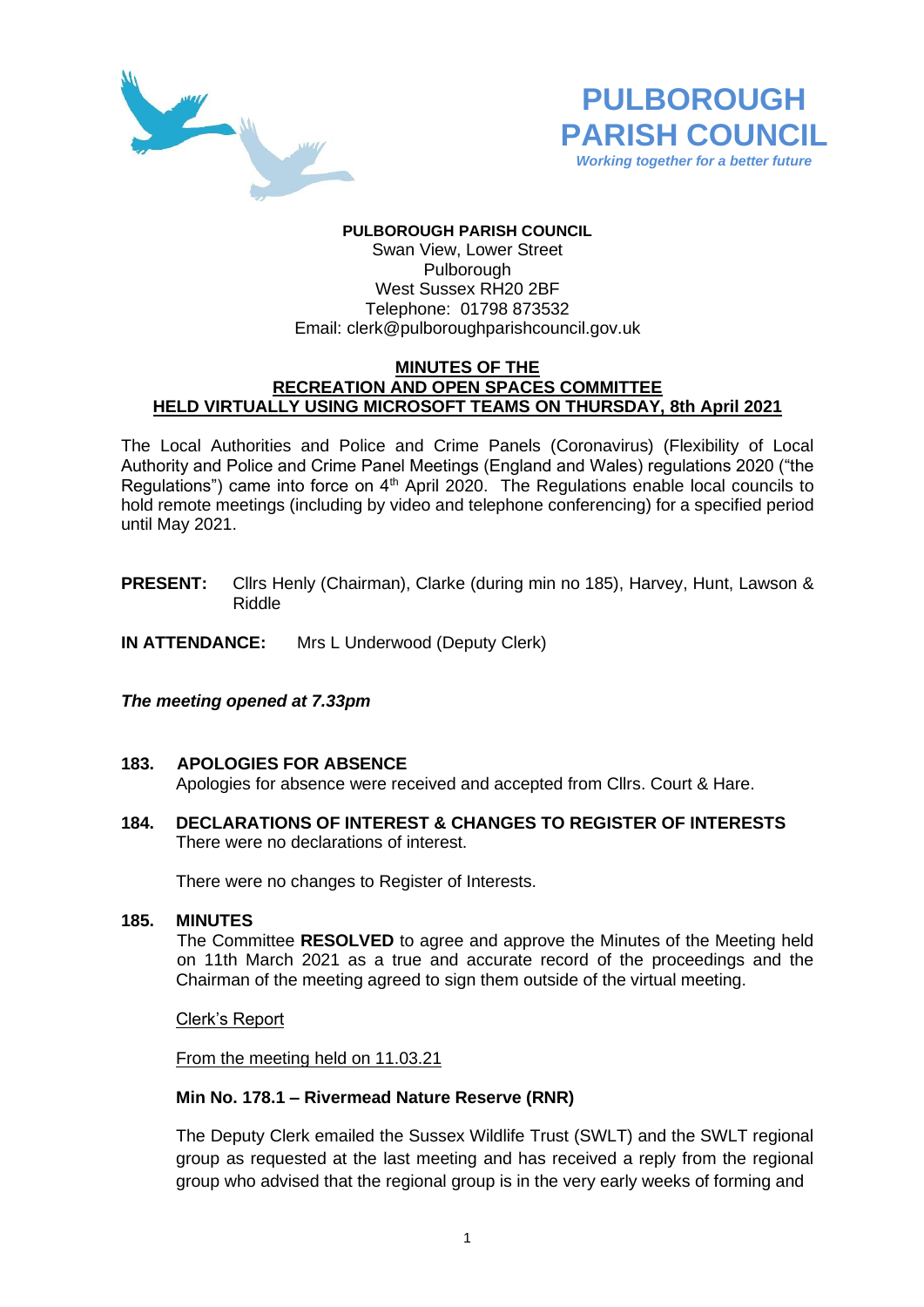are currently hoping to be functioning from September onwards with events and volunteering. They went on to advise that they will be primarily working on trust projects, but they will also be tackling some local, non-trust activities. Some of the members have said that they would like to physically volunteer, so that might be a good fit going forwards. They will talk to the SWLT Community Engagement Manager, who is helping to get them started and to the SWLT to see how this could fit together. They advised this may take a few weeks, given that the SWLT contact is on holiday and their staff are currently on furlough.

The Deputy Clerk is yet to talk to the Groundsman about the black horizontal boards and ditch.

## **Min No. 178.3 - Rivermead Nature Reserve (RNR)**

The Deputy Clerk reported the possible sewage foul water issue on  $26<sup>th</sup>$  March to Southern Water and it is believed that they have been to site to have a look, but no response has been received from them to date.

*Cllr. Riddle mentioned a newly installed outbuilding at the back of one of the properties on the perimeter of RNR, which he thinks encroaches on to Parish Council land. The Deputy Clerk will have a look with the Groundsman after her return from annual leave.*

## Additional Update re Rivermead Access

The Deputy Clerk and the Housing Manager from Saxon Weald met with the residents who had altered their fencing, blocking access to RNR and the residents had agreed to put the fencing back, however, although they have altered the fencing again, they have not put the fencing back as it was and have still extended their garden, still blocking access. Saxon Weald will now have to seek an injunction via the County Council to make the resident put the fence back on the boundary line. Saxon Weald will hand deliver an injunction warning letter next week and if the fence is not put back by 18.04.21 the matter will be taken to court.

## Additional Update re Tesco Bags of Help Funding for Pocket Park

The Parish Council has been awarded £1000.00 towards the Forest School project in Pocket Park. This amount will mean that the original wish list of items will have to be reduced. The Deputy Clerk has been in touch with the school who are still interested in using the area, but with all the Covid regulations in place, they will not be able to look at this project until September 2021. The funding has to be spent within 12 months, so this still gives plenty of time, the Deputy Clerk will work with the school to agree the reduced wish list later this year.

## **186. PUBLIC SPEAKING**

There were no public speakers.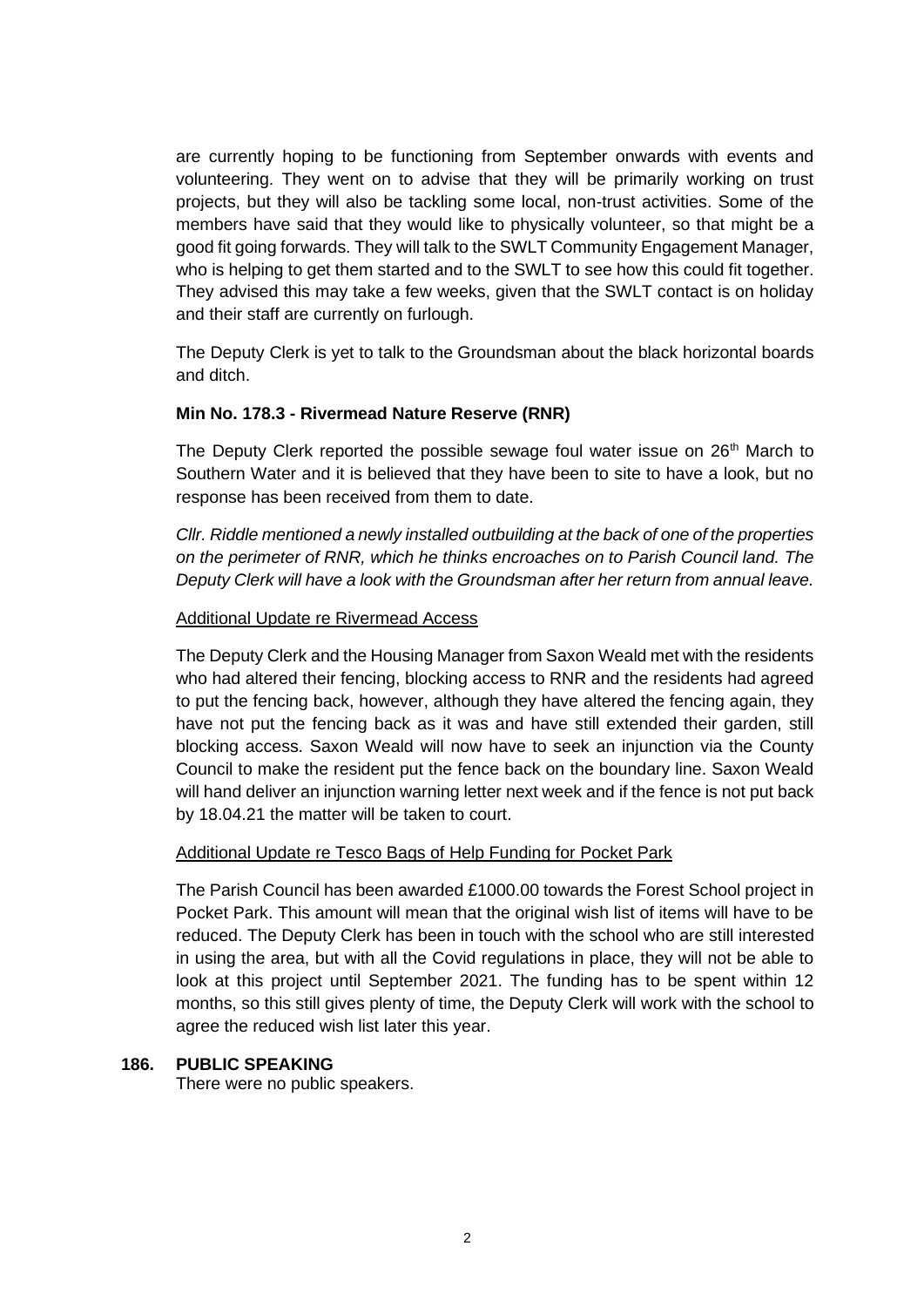## **187. RECREATION CLUB REPORTS**

SCYP had sent in termly reports, which were circulated under 'Correspondence' and two reports were sent over, which were read out by the Deputy Clerk, as follows:

### Bowling Club

The situation is much the same as reported during the last meeting. We have been able to play since the 29th March, but we will start on the 17th of April, and continue as per our fixture list, as the ground will not be ready before then.

Currently some restrictions apply, namely we need to book rinks in advance, we are not allowed spectators. All rinks can be used for singles and pairs, but triples and fours must be on alternate rinks. All equipment must be sanitised, no changing rooms are available and we cannot use the kitchen, we are checking with Bowls England concerning drinks.

It seems that reviews will take place in the coming months and things can alter. Expected alteration dates are from the 12th April, 17th of May and the 21st of June, or later as things progress. There are nine pages of advice from Bowls England, but the above, I hope gives you the main outlines as we currently understand them, please let me know if you require further details.

We are currently out to tender for the repairs and any changes required to be made to the machine shed. It will be relocated parallel to the listed wall and 1 metre away from it, as agreed with your good selves prior to Christmas.

#### **Cricket Club**

Providing there are no further changes to the road map out of coronavirus we are hopeful that cricket will commence in May/June. Training will be permitted in groups of six outside immediately.

Our only concern is that certain facilities will not be made available in the changing rooms.

We would have to have toilet and hand washing facilities as a minimum and use of two changing rooms to secure the players equipment during matches, one for the home team, one for the away team.

Could the Council confirm if this is a possibility? *The Deputy Clerk has advised that toilet and handwashing facilities will be available, along with the use of 2 changing rooms for kit storage during their matches, which the Caretaker will leave unlocked for their use on the days they have advised the Parish Council of.*

#### **188. TREE WORKS**

### Allotments

- **188.1** Members received feedback from 2 Tree Surgeons and the Tree Warden regarding tree tagged 13, sycamore tree, on the recommendation to have the tree felled as it was in a poor location. After some discussion, Members **RESOLVED** that the sycamore tree should be felled.
- **188.2** Members also received two quotations for other tree works required in the allotments, including works mentioned in min no. 188.1. One of the recommendations from the tree inspection report (included in the quotation) for tree tagged no. 11, ash tree, was to carry out an aerial inspection as there is minor to moderate dieback visible throughout and minor deadwood. After some discussion, Members felt that this ash tree should be felled, given ash dieback was visible, so would like to obtain a requote to include the felling of this tree. The Deputy Clerk will bring this item back to the next available meeting when the quotations have been received.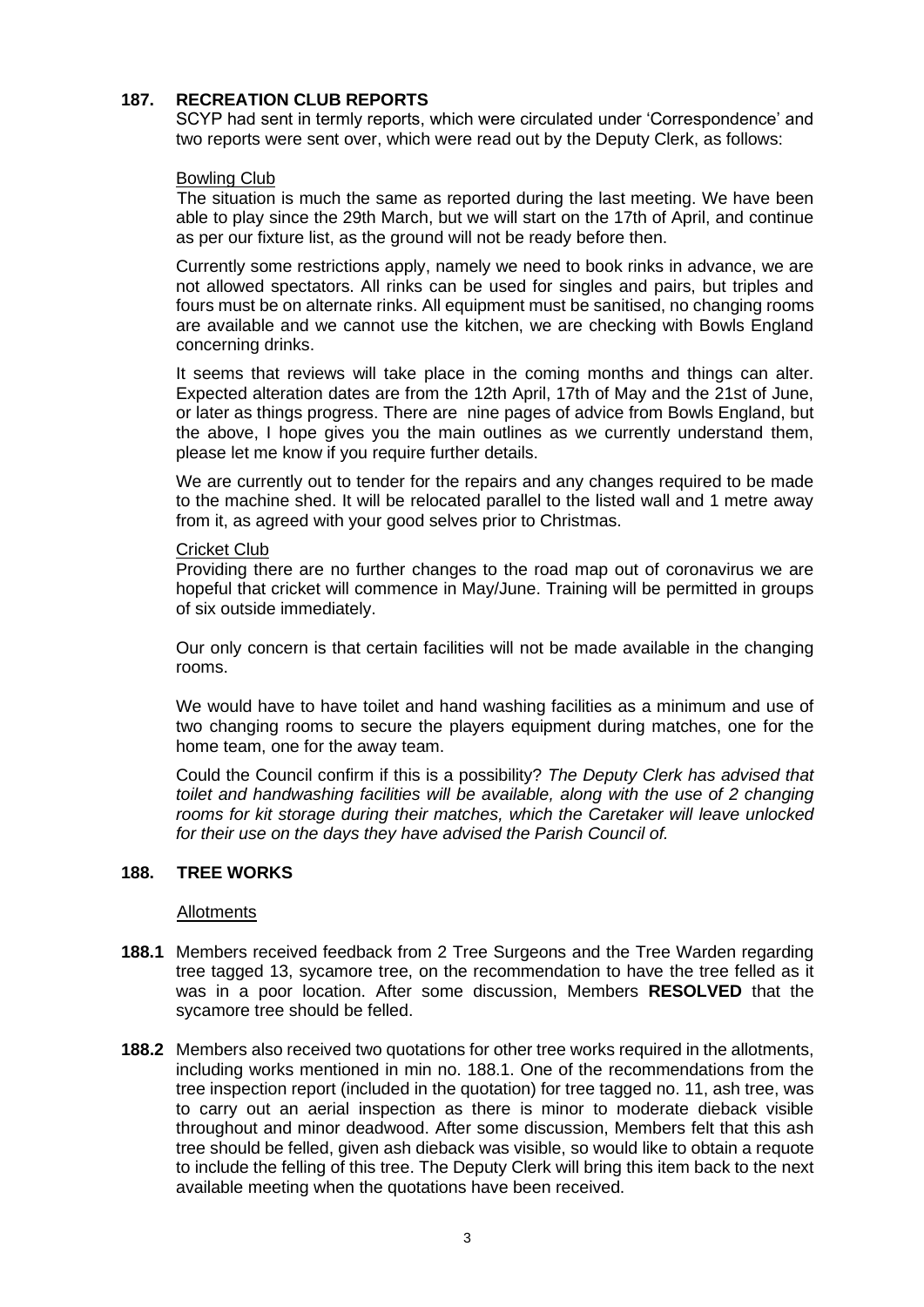Memorial Garden

- **188.3** Members received two quotations for tree works previously discussed at the R&OS meeting on 14.01.21, min no. 159.1. Members **RESOLVED** to **APPROVE** the quotation from George Potbury at a total of £120.00 + vat.
- **188.4** HDC sent a recommendation regarding the base of the oak tree in the memorial garden of removing the small pavers around the base of the tree and replacing with bark as it appears these are being dislodged by the tree roots. Members **AGREED** to removing the pavers, but suggested planting around the tree base, rather than using bark. Cllr. Hunt, as a memorial garden volunteer, will arrange this and keep the pavers should they be needed in the future.

## **189. PLAYGROUND INSPECTION**

Members received the March 2021 playground inspection report and two quotations for the recommended priority 1, 2 & 3 works. After much discussion, Members **AGREED** that further consultation should be taken to Full Council, but would suggest that priority 1 & 2's are looked at.

It was also suggested that further quotations be obtained. The Deputy Clerk advised that 4 contractors were approached for quotations, but only 2 were received; under the current Covid restrictions, some contractors will not send their staff too far out of their area and have less staff currently employed. Cllr. Hunt offered to obtain further quotations and if they are received in time, will send them to the Clerk for consideration at the Full Council meeting on 15<sup>th</sup> April.

## **190. RESIDENT REQUEST**

Members received a resident request to install a gate in the resident's fence to gain easier access to Pocket Park and the recreation ground. After some discussion, Members **RESOLVED** to **APPROVE** this request, but would like to advise the resident that no rubbish/debris should be put at the back of the gate into Pocket Park.

## **191. FIRE EQUIPMENT AT THE PAVILION**

Members received a quotation from Fire Risk UK for 3 x replacement emergency lights, at a total cost of £140.29 + vat. Members **RESOLVED** to **APPROVE** this quotation.

# **192. CORRESPONDENCE**

## **Recreation Reports**

Termly reports from SCYP. Copied to Committee.

## **Wild Pulborough/SWLT**

- Email from the Neighbourhood Wardens asking if anyone is interested in sitting on a committee with the Sussex Wildlife Trust incorporating the newly formed Wild Pulborough, the new group is called New Sussex Wildlife Trust Regional Group – Storrington & Arun Valley. Contact Carol Boniface for more details.
- Email correspondence regarding the first Wild Pulborough project. Copied to Committee.

## **Publications**

- SDNPA March newsletter.
- Wey & Arun March e-newsletter & quarterly magazine.

# **193. PAYMENTS RESOLVED**

Members approved the following payments and will be signed by two authorised signatories outside of the virtual meeting.